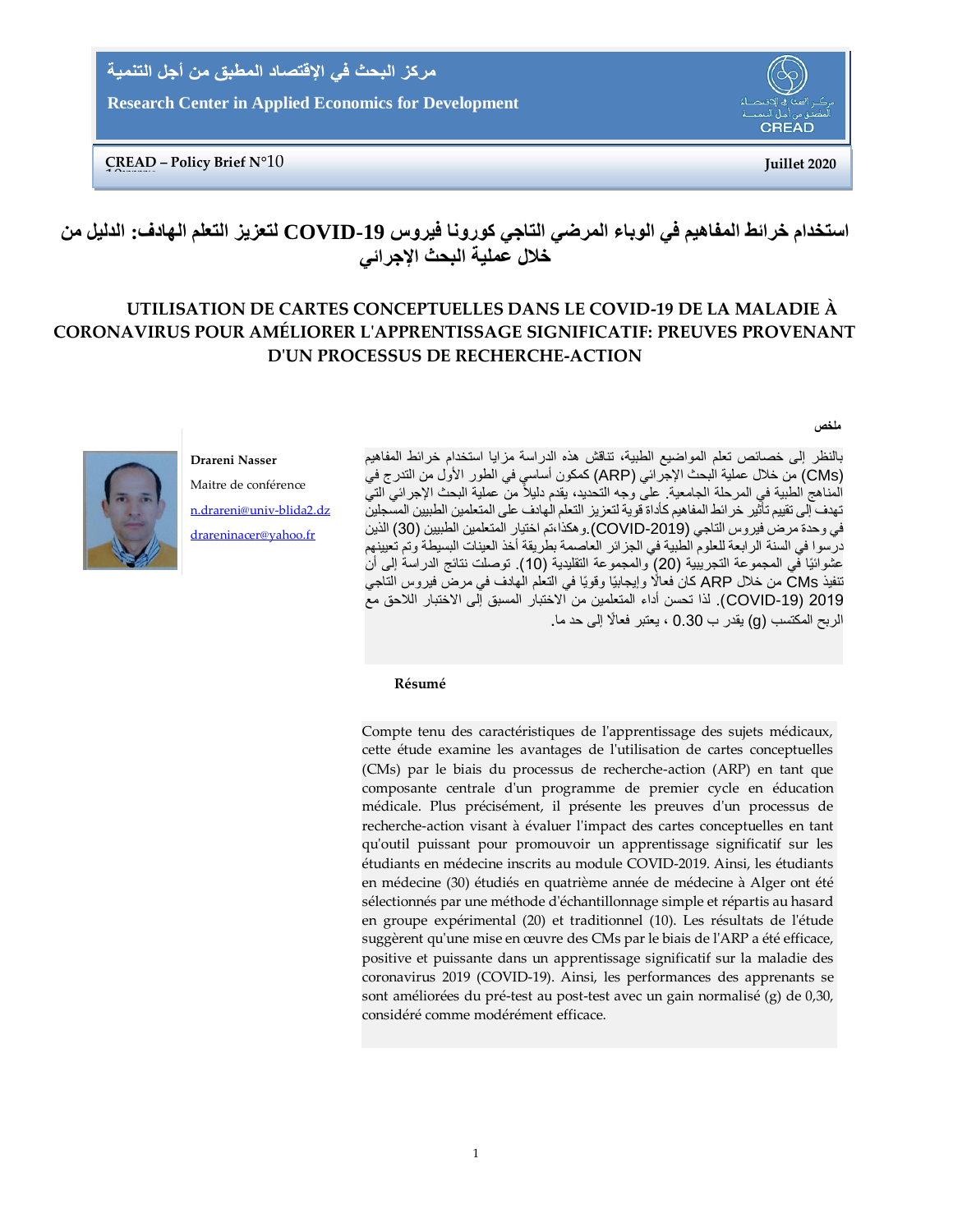### **1. INTRODUCTION**

Learning in the medical education depends to support learners to construct on prior knowledge and then create new knowledge. In addition, learning from theoretical, practical, clinical and laboratory reasoning need the development of an interpretation of interdisciplinary learning in order to be more useful. Each step in learning involves combining what you already know with what you need to know (Novak and Cañas, 2008).

Moreover, Novak & Gowin (1984) agreed that meaningful learning involves more than rote memorization special effort to relate new knowledge to what is already known. In other words, learners must make a special effort to relate new knowledge with that they already know. In this way, concept mapping is thought to be a useful tool in reinforcing meaningful learning (Novak, 2002). Similarly, in concept mapping, in an endeavour to assist learners to reduce the gap between theoretical, practical, clinical (McGaghie, et al., 2000 and Schuster, 2003), and laboratory reasoning and also to enhance their meaningful learning.

However, Morris (2019) stated that such instructional experience may promote repetitive behavior, rather than promoting a spiral in learner growth through their life course. While, Johnson (2003) noticed that action research (AR) is also a type of investigation that is preplanned, organized, and can be shared with others. Therefore, (Novak & Cañas, [2008\)](https://telrp.springeropen.com/articles/10.1186/s41039-017-0060-x#ref-CR31) showed that concept maps strategy is used to organize key concepts, main ideas and represent knowledge using keywords, tree structures and network diagrams, colors, and images. So according to (Novak and Cañas, 2008) pointed out the importance of using concept maps in learning and teaching that combines semantic understanding and creativity, and it involves thinking in terms of graphic representations. Indeed, in concept mapping, one identifies the important concepts from a subject and describes the relationship between those concepts with linking words (Novak et al., 1984). For this reason, concept maps are also used to see how broad concepts are integrated, and as a guide for deciding what is

important to understand (Novak et al., 1984). In this regard, (Harpaz et al., 2004) highlighted that linear thinkers may be disadvantaged; however concept mapping may be a strategy to push the linear thinkers to a higher level of thinking especially in the complex field as nursing. And also (Kathol et al., 1998) indicated that concept maps can be a powerful tool for identifying and clarifying misunderstandings before new learning is constructed on incorrect beliefs.

Furthermore, Schuster (2003) has studied and used concept maps extensively in the clinical setting with great success. In this opinion, CMs through ARP encourage learners to develop the ability to identify, organize, relate, construct and process knowledge in the theoretical, practical, clinical and laboratory reasoning, aiding them to learn and to think critically and meaningfully in any given situations (Novak & Gowin, 1984; Castellino and Schuster, 2002; Johnson, 2003; Harpaz et al. 2004 and Ingole et al., 2016).

Finally, this study was conducted to evaluate the effect of concept maps (CMs) through ARP on meaningful learning skills, increasing understanding of the coronavirus disease COVID-19 pandemic and to examine if there is an encouraging effect on meaningful learning in the coronavirus disease COVID-19 module at the University of medicine Algiers, Algeria and knowledge among undergraduate medicine learners.

### **2. APPROCHE METHODOLOGIQUE**

The chosen materials in the coronavirus disease (COVID-19) were taught by CMs strategy through ARP for the experimental group while in the traditional lecturing method was used. In this view, medical learners (30) studied in fourth year of the University of Medicine Algiers were selected by simple sampling method and randomly assigned into experimental (20) and traditional group (10). In this way, the degree of meaningful learning achieved by both programmes was assessed by comparing pre- and post-test results. These pretests and protests scores were taken to control acquire in three rubrics at first constructing prior and new knowledge at second using action research process and at third using mixed method following the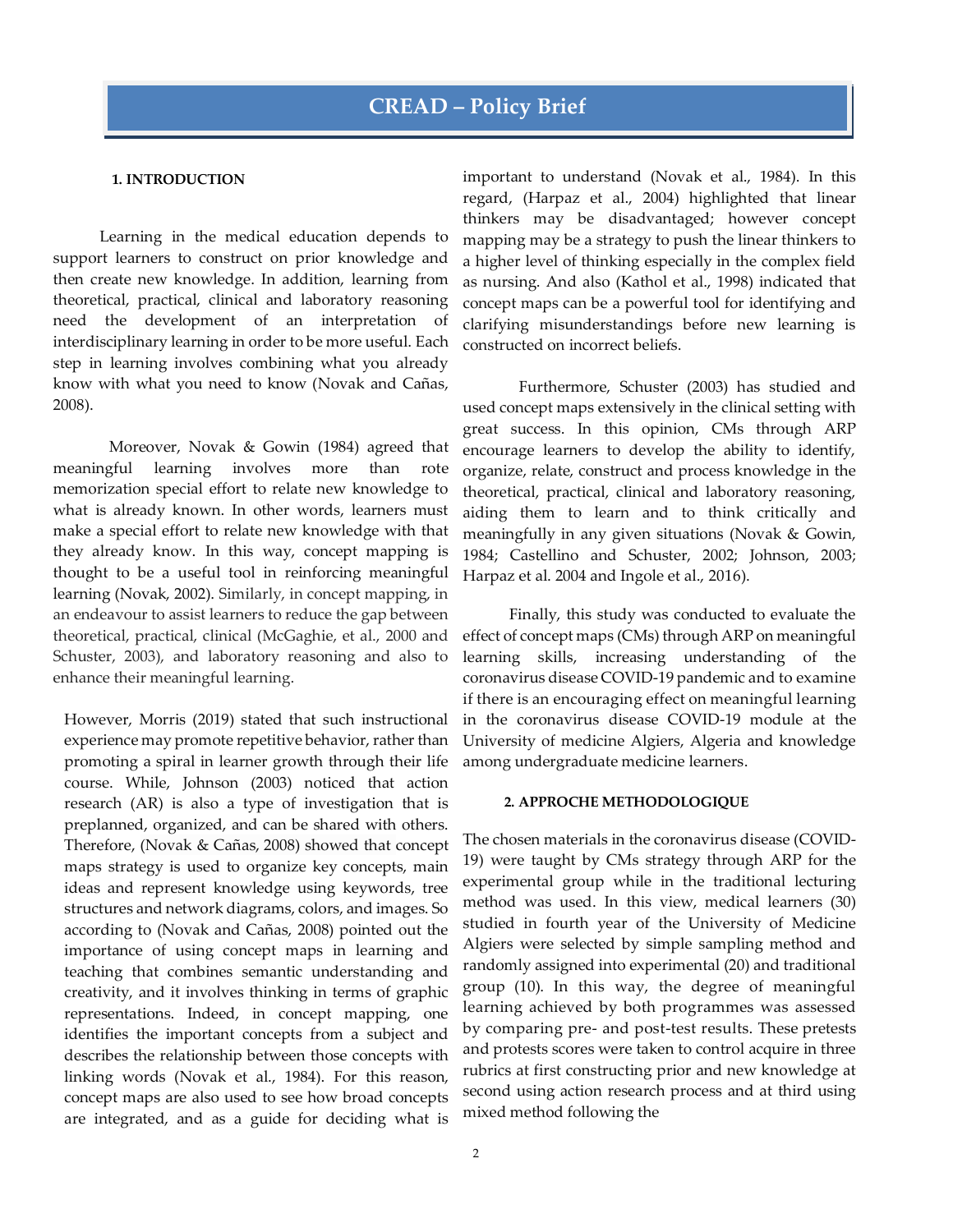## **CREAD – Policy Brief**

CMs/ARP sessions on the topic of COVID-19. Accurately, this study displays to answer the following question: What is the effect of using concept maps through action research process on the virology of knowledge structures? So given the precondition of excellent teacher, educator, instructor and experts dependability, the study hypothesized that more complex CMs/ARP in different reasoning skills represented deeper modality of meaningful learning in COVID-19 module.

### **3. DESCRIPTION DE L'ECHANTILLON**

The study was conducted during a 5-week period in January 2020. Learners were briefed about the purpose of the study .A pretest was conducted by giving 10 questions of general understanding about CMs and ARP and 10 questions regarding coronaviruses and COVID-19 pandemic. Two sessions each week of integrated learning and teaching was organized to teach the topic. Integrated teaching module was taken by all learners. After completion of integrated teaching that has appeared as a key pedagogical strategy to enhance learner learning and development (Kennedy et al. , 2015), a post-test was conducted using multiple choice questions (MCQs), thinking questions (TQs) and problem-based question (PBQs) related to COVID-19 module was taken to evaluate their prior and new knowledge. In this view, medical learners (30) studied in fourth year of the University of Medicine Algiers were selected by simple sampling method and randomly assigned into experimental (20) consisting of (12 females and 8 males) and traditional group (10) consists of (6females and 4 males) with an age range of 21-30 (mean, 22.5).

### **4. RESULTATS**

Related to meaningful learning in understanding any topics for COVID-19 using CMs/ARP, 95% were opined that it was a meaningful learning pedagogy to assist learners in identifying main ideas, key and specific concepts and interconnecting with specific concepts among the interdisciplinary perspectives in COVID-19. Regarding learning activity in defining key concepts, linking them with a quick understanding for COVID-19 using CMs/ARP, more than 90% were opined that it was sufficient and good. Overall 70% learners agreed on the point that CMs/ARP pedagogy aided them to integrate

basic, key and specific prior and create new knowledge related to COVID-19 and also it is more useful, positive and meaningfully learning than traditional lecture method. 85% learners were satisfied and facilitated to determine and achieve of outcomes of objectives of learning related to COVID-19 with mixed method such as CMs/ARP. Concerning reflection of learners about mixed method CMs/ARP over traditional lecture method it was noticed that 95% learners opined that it was simpler, useful, collaborative , concise, positive and powerful mixed method and they would like to learn by it frequently in the future in their careers. As such, the result of post-test showed significant increase in marks in experimental group as compare to traditional group, suggesting CMs/ARP as a potential tool for better meaningful, resourceful and critical understanding in learning and teaching COVID-19 module (tables 3 ,5 ,7 in the appendix). The mean scores of post-test, between experimental and traditional groups, were significantly different (4.7). Accordingly, the mean of post-test scores in experimental group was higher than the mean of posttest scores in traditional group.

#### **5. CONCLUSION**

The outcomes of the study concluded that CMs through ARP is one of the successful strategies that can be used to teach and learn coronavirus disease 2019 (COVID-19) in medical education at the university of medicine Algiers, Algeria. Hence, they provided main and specific ideas for medical university staff on the application and incorporation of them in teaching and learning and as a core component of curriculum development at the department of medicine with new and complex topics such as COVID-19. Therefore, integrating CMs through ARP in undergraduate medical education at the University of medicine Algiers is the need of the day to enhance community based medical education in Algeria that may have involvements for understanding meaningfully how CMs through ARP can help them in growing and organizing theoretical ,practical clinical and laboratory reasoning processes in learners future doctors**.**